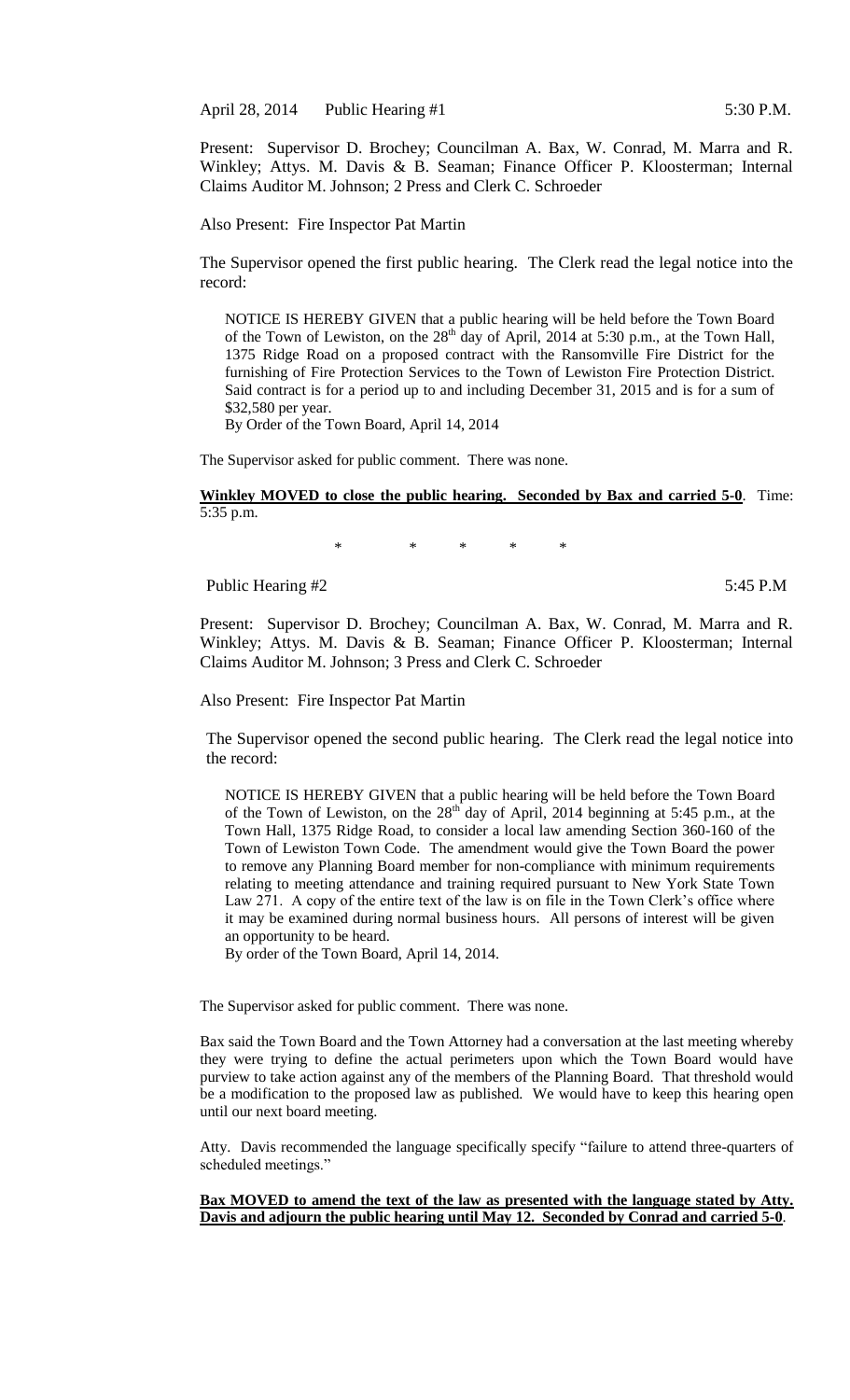Public Hearing #3 6:00 P.M

Present: Supervisor D. Brochey; Councilman A. Bax, W. Conrad, M. Marra and R. Winkley; Attys. M. Davis & B. Seaman; Finance Officer P. Kloosterman; Internal Claims Auditor M. Johnson; 3 Press; 1 Resident and Clerk C. Schroeder

Also Present: Fire Inspector Pat Martin

The Supervisor opened the third public hearing. The Clerk read the legal notice into the record:

NOTICE IS HEREBY GIVEN that a public hearing will be held before the Town Board of the Town of Lewiston, on the  $28<sup>th</sup>$  day of April, 2014 beginning at 6:00 p.m., at the Town Hall, 1375 Ridge Road, to consider a local law amendment to Chapter 130 of the Town Code: Said Local Law updates the Fire Prevention Code of the Town of Lewiston to ensure compliance with The Fire Code of New York State. The Local Law requires the Bureau Fire Inspectors to conduct inspections on multiple dwellings and all nonresidential occupancies at least once every three years. Further, the Local Law requires the Bureau Fire Inspectors to inspect buildings that contain an area of public assembly at least once per year.

In addition, said Local Law amends Section 1.9 of the Fire Prevention Code to require operating permits for buildings that pose a hazardous risk as defined in said law. Further, said Law requires the building to be inspected prior to the issuing of a permit. Said Local Law also provides that the operating permit may apply to more than one hazardous activity, may be reissued, renewed or revoked.

A copy of the entire text of the law is on file in the Town Clerk's office where it may be examined during normal business hours. All persons of interest will be given an opportunity to be heard.

By order of the Town Board, April 14, 2014.

The Supervisor asked for public comment. There was none.

Atty. Seaman said the proposed law would bring the Town Code in compliance with requirements in the State Code.

**Winkley MOVED to close the public hearing. Seconded by Conrad and carried 5-0**. Time: 6:05 p.m.

\* \* \* \*

Public Hearing #4 6:15 P.M

Present: Supervisor D. Brochey; Councilman A. Bax, W. Conrad, M. Marra and R. Winkley; Attys. M. Davis & B. Seaman; Finance Officer P. Kloosterman; Internal Claims Auditor M. Johnson; 3 Press; 10 Residents and Clerk C. Schroeder

The Supervisor opened the fourth public hearing. The Clerk read the legal notice into the record:

NOTICE IS HEREBY GIVEN that a public hearing will be held before the Town Board of the Town of Lewiston, on the  $28<sup>th</sup>$  day of April, 2014 beginning at 6:15 p.m., at the Town Hall, 1375 Ridge Road, to consider a local law amendment to Chapter 250 of the Town Code: Said Local Law amends Chapter 250 of the Code of the Town of Lewiston and makes it unlawful to act as a hawker, peddler or solicitor without first obtaining a license to conduct the activity in the Town of Lewiston, outside of any incorporated Village. Said local law requires every applicant for a license to hawk, peddle or solicit to provide detailed information on a written application to the Town Clerk. Further, said local law requires that any vehicle used in support of hawking, peddling or solicitation to have the name of the licensee and his address plainly displayed in letters and figures at least two inches in height on the dashboard of the vehicle. The law also requires every licensee to carry the license at all times and exhibit said license upon request of a police officer or citizen.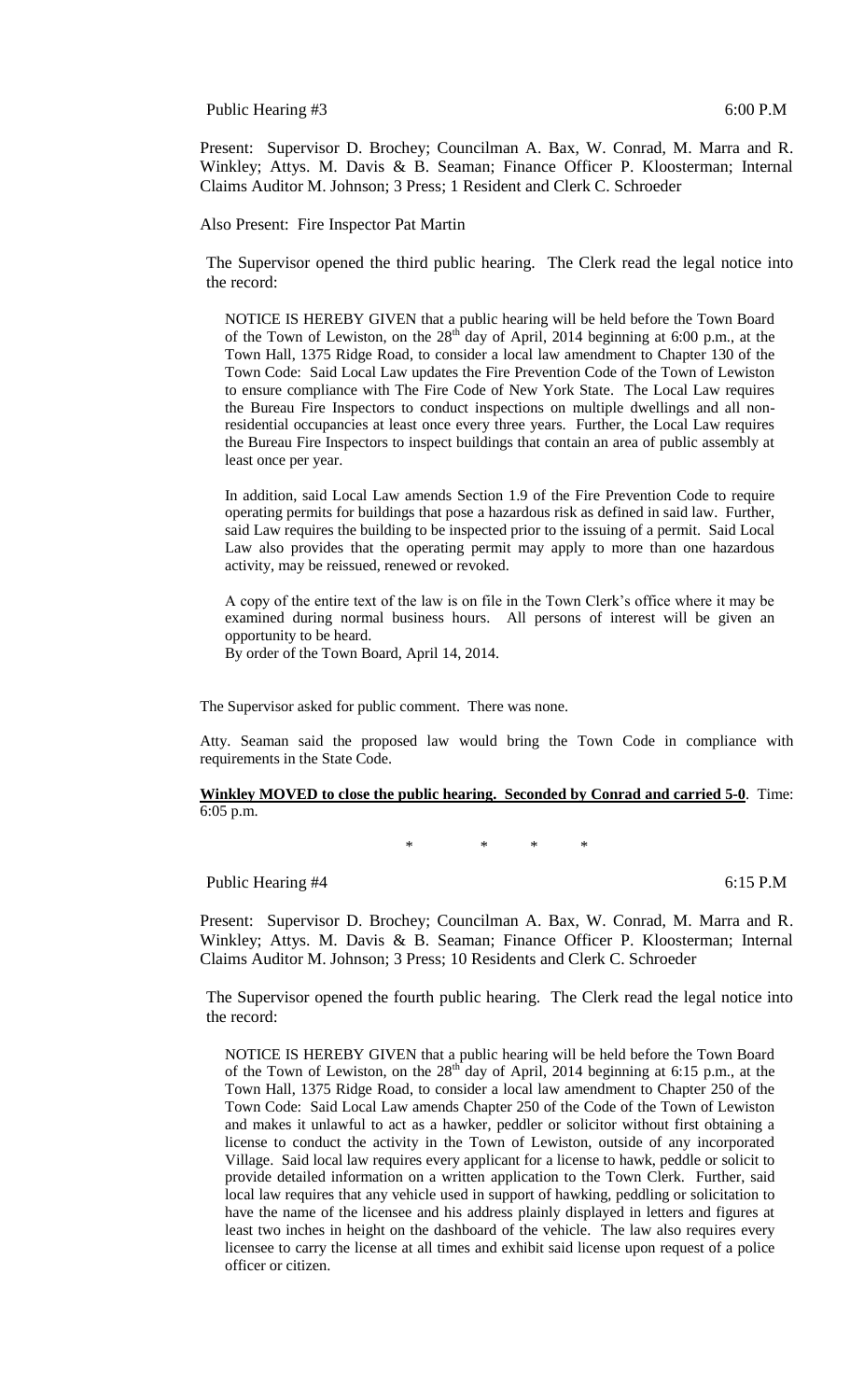The law prohibits an applicant from reapplying for another license within twelve months from the previous rejection or revocation unless the reason for rejection or revocation no longer exists. Said local law also establishes a yearly \$100 fee for a hawking, peddling or soliciting license and a fine up to \$150 or up to 15 days incarceration for any violation of the local law. Lastly, said local law prohibits a licensee from falsely or fraudulently misrepresenting the quantity or quality of any goods or services sold. Licensees must also keep vehicles and receptacles being used in a clean and sanitary condition and any food must be covered and protected from dirt, just and insects.

A copy of the entire text of the law is on file in the Town Clerk's office where it may be examined during normal business hours. All persons of interest will be given an opportunity to be heard.

By order of the Town Board, April 14, 2014.

The Supervisor asked for public comment. There was none.

**Winkley MOVED to close the public hearing. Seconded by Conrad and carried 5-0**. Time: 6:18 p.m.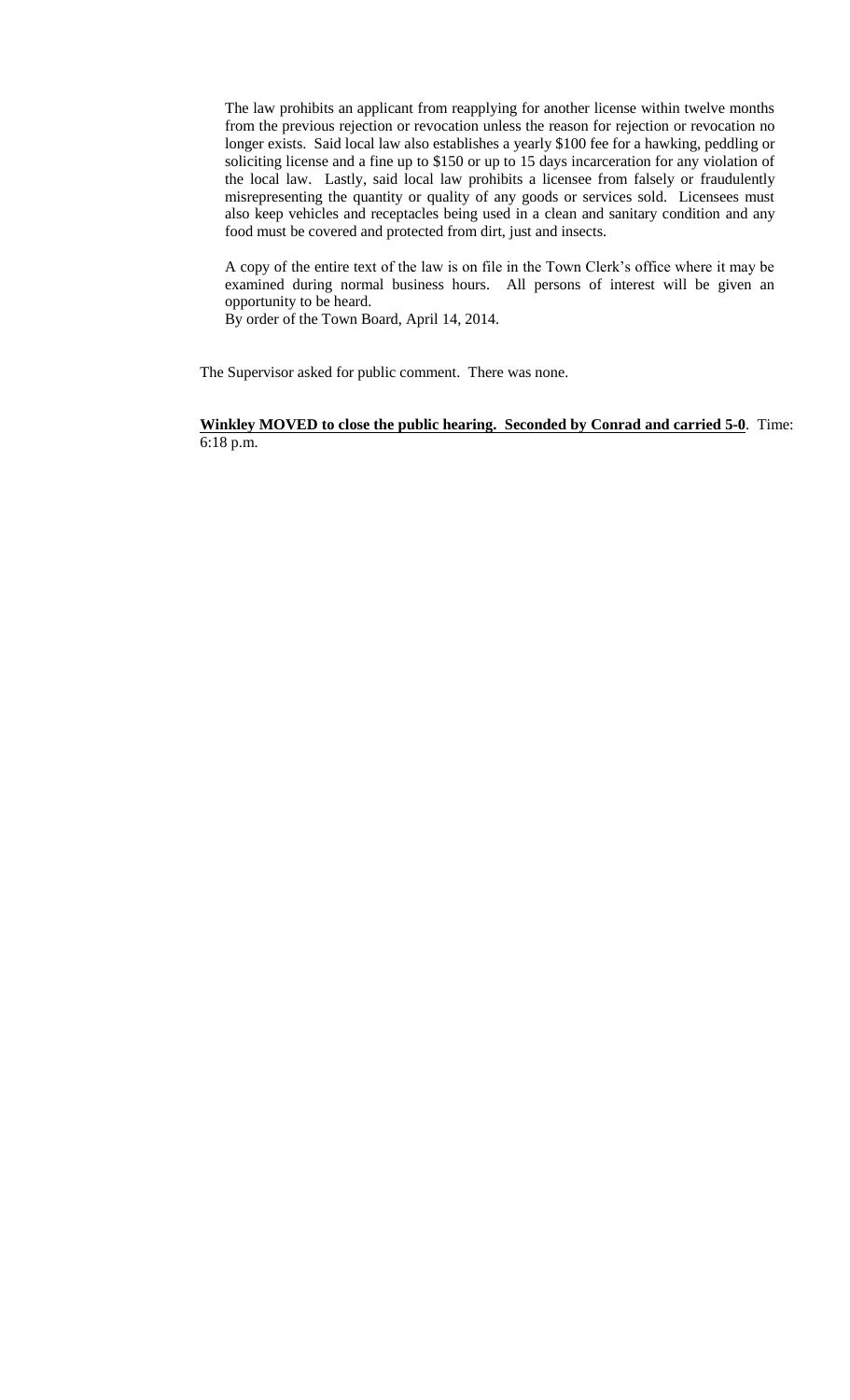April 28, 2014 Regular Town Board Meeting 6:30 P.M.

Present: Supervisor D. Brochey; Councilmen A. Bax, W. Conrad, M. Marra, and R. Winkley; Eng. R. Lannon; Attys. M. Davis & B. Seaman; WPCC Ch. Operator J. Ritter; Police Chief C. Salada; Building Inspector T. Masters; Finance Director P. Kloosterman; Claims Auditor M. Johnson; Highway Supt. D. Janese; Water Maintenance R. Nablo; 3 Press; 30 Residents and Deputy Clerk C. Schroeder

The Supervisor opened the Regular Meeting.

The Supervisor led the Pledge of Allegiance followed by a moment of silent reflection.

AGENDA: Additions: Winkley: Water Dept. Marra: Building Inspector **Bax MOVED the agenda, as modified. Seconded by Marra and carried 5-0**.

# PUBLIC HEARING ACTION:

1) Ransomville Fire District

**Winkley MOVED to approve a contract with the Ransomville Fire District for a period up to and including 12/31/2015 for a sum of \$32,580 per year. Seconded by Bax and carried 5-0**.

2) L.L. Amending Section 360-160, Planning Board **Winkley MOVED to table. Seconded by Marra Bax and carried 5-0**.

#### 3) L.L. Amending Chapter 130, Fire Prevention Code

**Winkley MOVED to approve the amendments to the Fire Prevention Code to comply with NYS standards. Seconded by Bax and carried 5-0.**

4. L.L. Amending Chapter 250, Hawking, Peddling & Soliciting **Conrad MOVED to re-peal Chapter 250 and enact the new language in its place. Seconded by Marra and carried 5-0**.

The Supervisor opened the two minute statement period.

#### RESIDENTS STATEMENTS:

Ronald Catchpole, 4888 Townline Road, said he has complained since 2006 about the increase in truck traffic on Route 429. No one seems to be enforcing the speed limit with the trucks. I see people in passenger vehicles constantly getting tickets. None of the commercial vehicles get tickets. I have everything on tape. Today I saw one officer out there at 10 am. Five minutes later he was gone. I saw the trucks come down the road at 65 mph. Nothing seems to be getting done.

Chief Salada: Since the last time we've spoken several months ago, I've had a car up there every single day. Townline Road is getting more attention than any other road in the Town of Lewiston, or Village, at this time. As far as the trucks speeding, we can only see what we see when we are up there. While we are up there the trucks are not speeding. We're seeing the cars speeding. Trucks always appear to be going faster than what a smaller vehicle does... I use the resources I have. Along with traffic, we're responsible for covering 64-sq. miles of this Town for everything else that occurs. We're doing our best. It is a State route. You also need to share your criticisms with the Sheriff's Dept. and the State Police.

Mr. Catchpole said he was told by the Sheriff's Dept. that since they don't have a contract with the Town, they won't enforce it.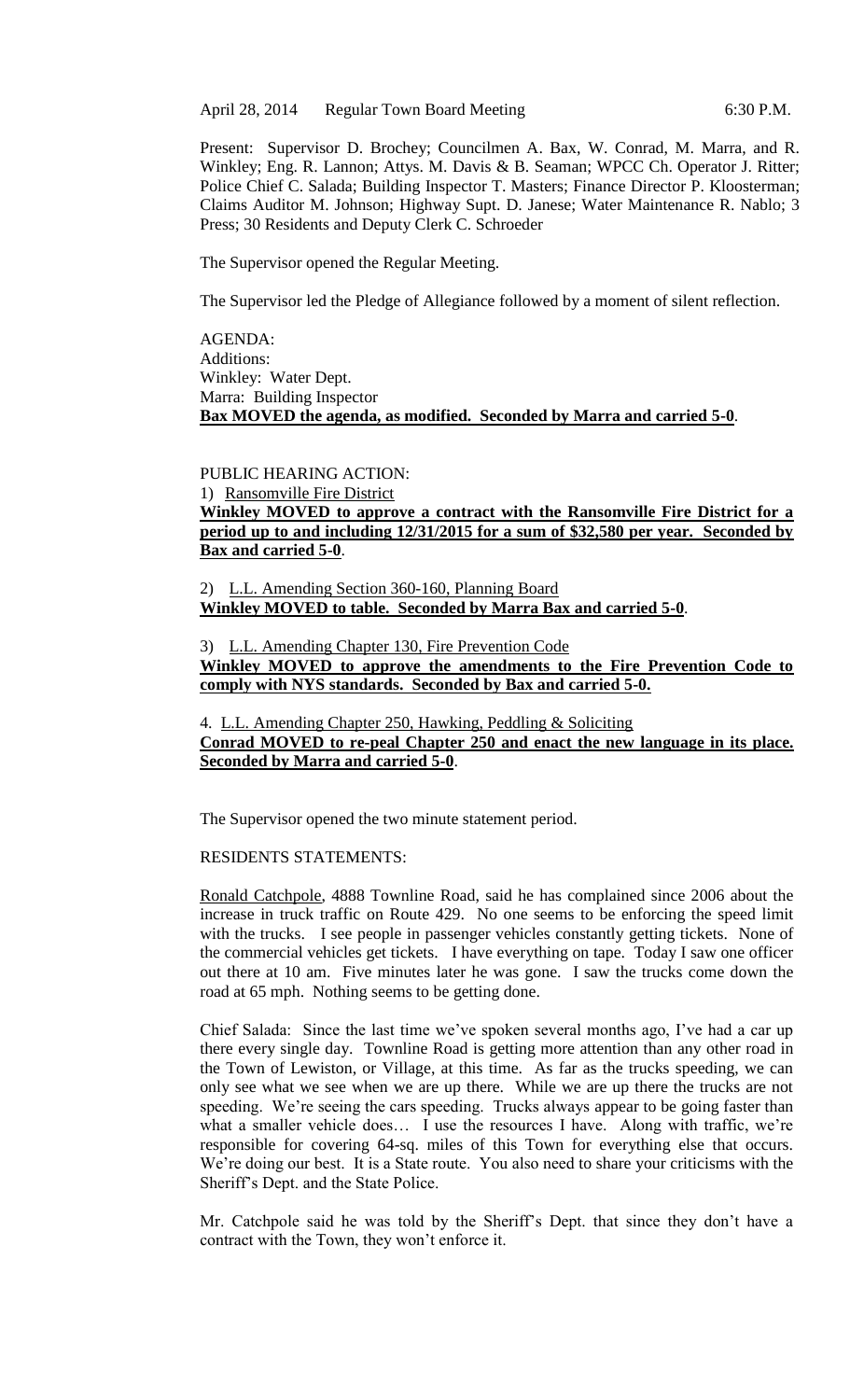Conrad said he responded to Mr. Catchpole's complaint by email. He will get some contact information from the State and/or Sheriff's office and to try and address this issue.

Bax: I think everybody shares the same sentiment. We're very concerned with truck traffic. We're very concerned with the noise pollution and air pollution. Your concerns are legitimate. Chief Salada is doing the best he can. The problem he has is that he does not have the cooperation of other agencies… We're trying to make inroads to getting a traffic officer for the Town of Lewiston. That being said, there are a lot of loopholes that we need to facilitate in order for that to come to fruition.

John Camp, Chairman of the Board, Artpark: I'm here tonight to set the record straight about some of the information that has been communicated in the paper and talked about at prior meetings. I understand there is a decision to be made about re-directing the Modern tipping fees away from Artpark. Although the Town is within its rights to reallocate the funds, I'm here to make the appeal for Artpark.

First of all, let me set the financials straight. Artpark has received roughly \$100,000 - \$120,000 per year for tipping fees. Those are specifically designated for family programming which is a loss overall for Artpark. In 2013, our costs for running family programming was \$500,000. Our revenue before the tipping fees was roughly \$300,000. With the tipping fees included, we still lose \$100,000 on our family programming. This is business as usual. It happens every year. We use other revenues from the park to offset those family programs. We believe that family programming is essential to our Mission's Statement and we have a commitment to continue family programming. We are hopeful the Town will reconsider the re-allocation of the Modern tipping fees because Artpark did intend to benefit based on the contract that was signed between the Town and Modern years ago.

It has been quoted in the paper that Artpark made \$1.3 million. That is not true. Generally our budget is to break even every year. Between revenues and expenses, that is somewhat risky. Particularly, a lot of our concerts are outside venues. If is rains we lose attendance. In no way shape or form have we ever made \$1.3 million in a given year. Our financial statements showed a decrease of our assets of \$45,000 last year. Artpark does not have deep pockets. It was made clear that the Town was concerned about the police overtime. I had a meeting with the Supervisor and Mayor of the Village on Feb. 6 and offered to pay all the true out-of-pocket expenses for police and other real costs that go to support Artpark's concerts. At that time, it was given to me that there was some \$55,000 of estimated expenses, \$30,000 of that was police overtime and the other \$25,000 was fuel costs, which was difficult to understand seeing that traffic protection doesn't involve riding in police vehicles. I again reiterated my position that we would pay for all true out-of-pocket expenses. We just need to have some reasonability to what those charges are. We will present them to the Artpark Board. Artpark is committed to reimbursing them. We are willing to be a good partner with the Town of Lewiston. The Town has been a good partner to Artpark over the years. We certainly thank you for the support. The tipping fees are very helpful for family programming which many of your residents enjoy the benefits of. You have also dedicated some of the Greenway money to capital improvements to the Park. We are not using that to fund our on-going operations. Again, I just wanted to set the record straight in terms of the numbers. Obviously, there are some tough decisions to be made. I don't question the financial condition. I don't know the details of it. Artpark does bring some ten million dollars of economic benefit based on its operations. We are an asset to the community overall. I just want that to be recognized in the decision making process as well as the true facts of the matter with respect to the expenses and the monies Artpark receives.

Conrad asked for a clarification to the term "decrease in assets".

Camp: I'm quoting out of the financial statement. That is the way financial statements are prepared for non-profit agencies. You look at the revenue we generate and the expenses and the other sources of revenue, i.e. tipping fees and other funding that we get. The net of all of that was a \$45,000 loss. That is a cash number. It does not have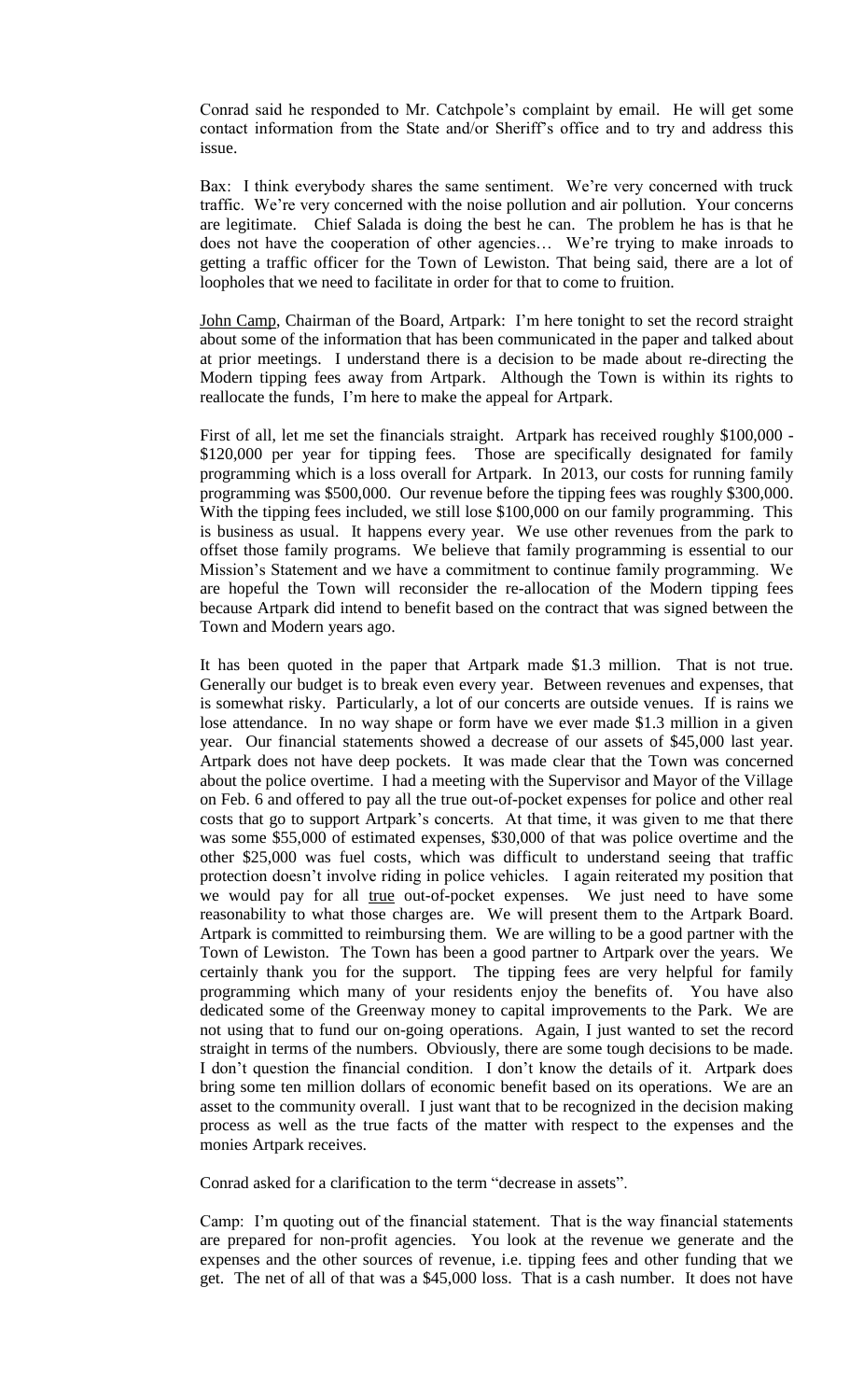to do with depreciation… The \$1.3 million, if someone did see that in the financial statement, we did have an increase in our assets by a substantial amount. As you know, we invested heavily in re-designing the Amphitheater. We fenced in the Amphitheater in response to concerns of the Village and Town residents of too many people coming to Artpark. We limited the number of people to 10,000. We invested considerably to making the park better. If it looked as though our assets were going up \$1.3 million that is because we received grant monies to fund some of those capital improvements. That would account for that anomaly in our financial statements.

Brochey: Yes, I am the "Bad Guy". My heart is in the Town of Lewiston. Yours is with Artpark. Some of my numbers I got from Mike Johnson are somewhat higher than yours. The estimate you got from Chris Salada of \$29,000 was just a throw out number. Since then Paul Kloosterman has put together some numbers. He took the number of all employees who worked those Tuesdays and Wednesdays in 2013, a very small percentage for the gas, and wear & tear on the cars. His numbers come out to \$68,000 including the Village's cost.

Winkley said this is the time for residents to comment. Artpark is on the Agenda later for discussion.

Paulette Glasgow, 836 The Circle: As one of the original Councilman that negotiated the Modern Agreement that created the tipping fees, I would like to know when that specific sentence was put in the contract that the money is taken from Artpark and given back to the Recreation Center. When we negotiated that contract, that line was not in. The heart of that negotiation was that 1/3 of the money from the tipping fees was to go to children's programing at Artpark exclusively; 1/3 was to go to the Town Recreation program; and 1/3 to the Town coffers. Somewhere along the line someone has tinkered with this contract and did not inform the public. To be honest with you gentlemen, I'm a little bit upset because I was the original negotiator on that. I would like the Town to look into that.

Norm Machelor, 442 Plain Street: The truth is, Artpark is an asset to our Town. When you get into these numbers, especially accounting statements, they are not really what you have to look at. You have to look at cash. How this affects our Town and how much money we should have in order to provide the services that Artpark needs. It's a symbiotic relationship. The Town needs to have the revenue that Artpark generates for its merchants and we need to pay these expenses. When you read in the paper all of these numbers, I say to myself, those numbers do not make any sense. I don't know what they mean. As a councilman pointed out assets are a number on a piece of paper. They do not mean anything to you and me. It is an accounting transaction. I would like to think that the Town Board would get together to decide what the Town needs in order to function like it should with Artpark here. Let's see if we can get an agreement that is not negotiated in the paper to keep everybody happy – both sides. If we have to do it in public that is one thing but I think there is an awful lot that can be done without doing this in public.

Ron Craft, 105 N.  $4<sup>th</sup>$  Street: I've also been looking over some numbers after a certain article in the Sentinel a couple of weeks ago. I was at the Village meeting the other night and I wanted to know why the Village has to pay \$284,000 for its share of the Police Budget. Youngstown, which has 700 people less than we do, pays \$80,000. Our budget for this Town is \$1.2 million for the police. Wheatfield has 2,000 more residents and has 2 part-time officers. Somewhere along the line we have to make some really tough decisions. I don't like to see money taken away from Artpark. You're also starting to take money away from the Arts Council – entities that brings people into this Town to allow people to pay their taxes, especially the restaurants. I don't want to wind up like Lockport. They can't afford concerts. Why? Pensions. I know for a fact from the inside and it's been on the table that Voutour (Sheriff) would take the police over and take it out of our hands… You're either going to have to make the tough decisions or we're in trouble. It's strictly money. You're supposed to be looking after us first. Then you look after the help.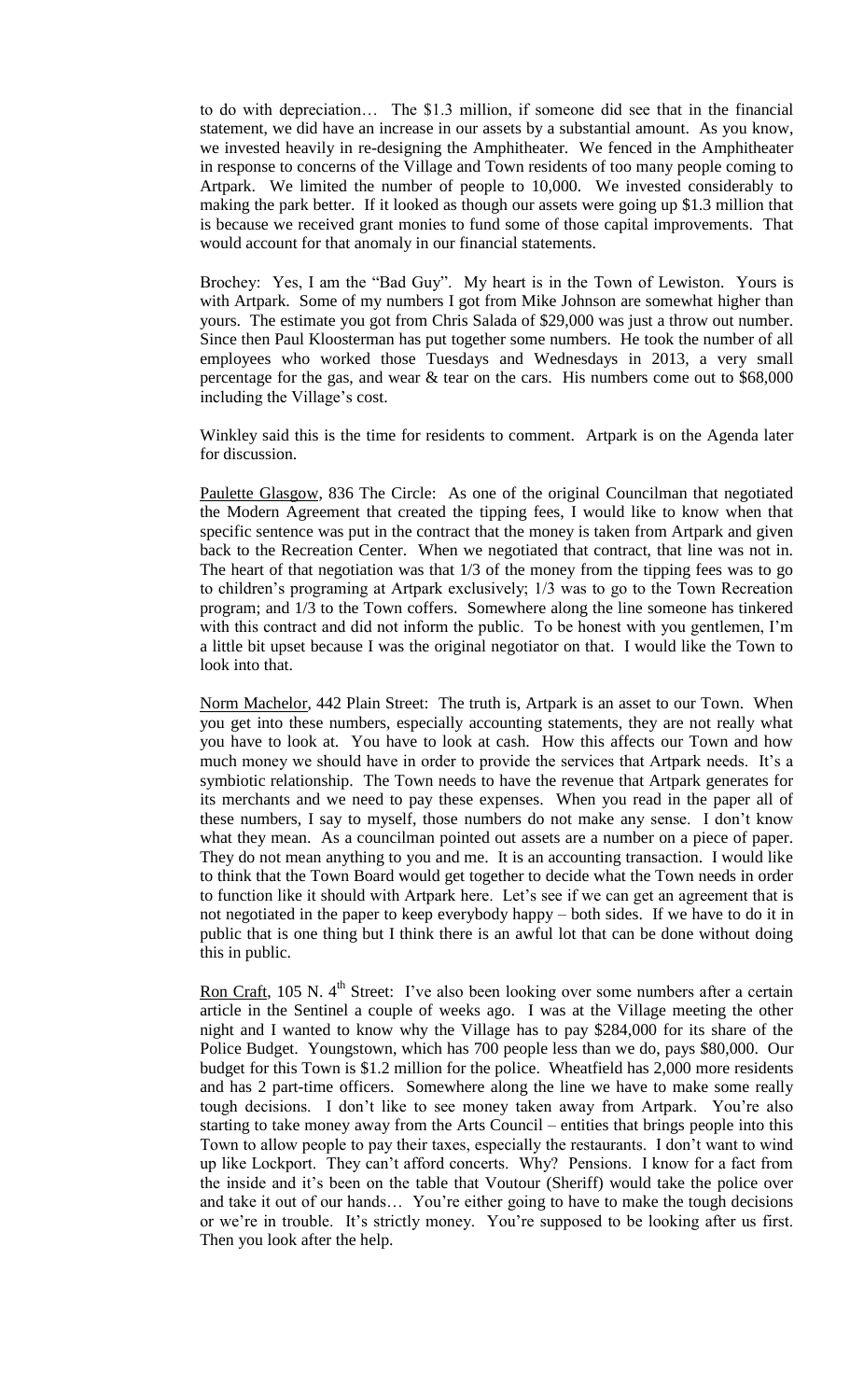Tod Davidson, 375 N. 2<sup>nd</sup> Street: I've lived in the Village of Lewiston for the last 54 years. Our community is about quality of life. Artpark has been a quality of life burden and an economic burden. The only venue that this community brings in and doesn't present a platform for is the Peach Festival. The Kiwanis of Lewiston pay for their security on the field. They are the only one who does that. Why doesn't Artpark?

#### MINUTES:

## **Bax MOVED to approve the minutes of 3/24/14 (Joint T/V Meeting). Seconded by Marra and carried 4-0-1 (Conrad Abstained).**

### **Bax MOVED to approve the minutes of 3/24/14 (RTBM) and 4/3/14 (Special Meeting). Seconded by Marra and carried 5-0.**

#### POST-AUDIT:

### **Bax MOVED for approval of post-audit payments to Home Depot - \$962.64; Sam's Club - \$619.52; Decatur Electronics, Inc. - \$50,215.00 and DeLage Landen Financial - \$116.10. Seconded by Marra and carried 5-0**.

#### OLD/PENDING BUSINESS:

1. Maintenance of Town Greenspace: Marra said this is something that the attorneys have been looking at. It is a varied and complex issue. The liability is something they are looking at. Atty. Seaman said he would be leery of coming up with a "blanket" procedure for handling the maintenance of greenspace at this point, as there are different types of greenspace – big, large open tracts of woods or small spaces along residential property. I think it would be wise to first catalog what is out there and then decide how the Town is going to handle the maintenance. In the meantime, any dangerous situation should be addressed immediately.

2. Drainage – Swann Road (Becken Farms): Bax said this is a request to have the ditches cleaned on property on Swann Road, SBL#75.00-1-28.211. This is an issue that is continuously under investigation. Councilman Conrad, along with the Highway Supt. drove around the Town looking at a number of properties with drainage issues. The properties that are in the R.O.W. are being taken care of by Supt. Janese on a regular basis. That being said, **Bax MOVED to table and re-visit at the next meeting. Seconded by Conrad and carried 5-0**.

3. Fund Transfer – Rotella Grant Management: The Supervisor deferred to the Finance Officer. Mr. Kloosterman said the Grant Writer, Bernie Rotella is requesting a rate of \$1,000 per month, as opposed to the current \$900. As a compromise, he would drop the 2% incentive bonus for all future awarded grants. Kloosterman said \$10,800 was allocated in the 2014 Budget. He would have to do a fund transfer of \$1,200 to cover the additional cost. This would come from the contingency account, B-1990-0400 to B-8095-0400.

Winkley said they budgeted \$900. If he obtains a grant he gets 2%. All of a sudden if there are no grants available, we're losing money. We're putting his pay in his own hands. That is what we're doing. When you put in a 2% incentive they are usually more motivated to get more grants.

#### No action was taken.

4. Artpark Discussion: After the last worksession, the Finance Director sat down with Chief Salada and Lisa Rizzo of the Police Dept. and put together a cost analysis for police patrol at Artpark in 2013 during concert nights, which was around \$67,500. Kloosterman projected additional costs for fuel and benefits, based on an hourly basis or actual percentage. He provided everything to the Council. He provided a proposed budget for 2014 for what the Police Dept. is planning on using for Artpark concerts. That is projected at \$75,000. This figure includes the Village's contribution, which they are seeking assistance for.

Winkley responded: I too went thru every time sheet. My cost, with 40% additional for gas and benefits, came to \$28,302. Kloosterman is charging for officers that are already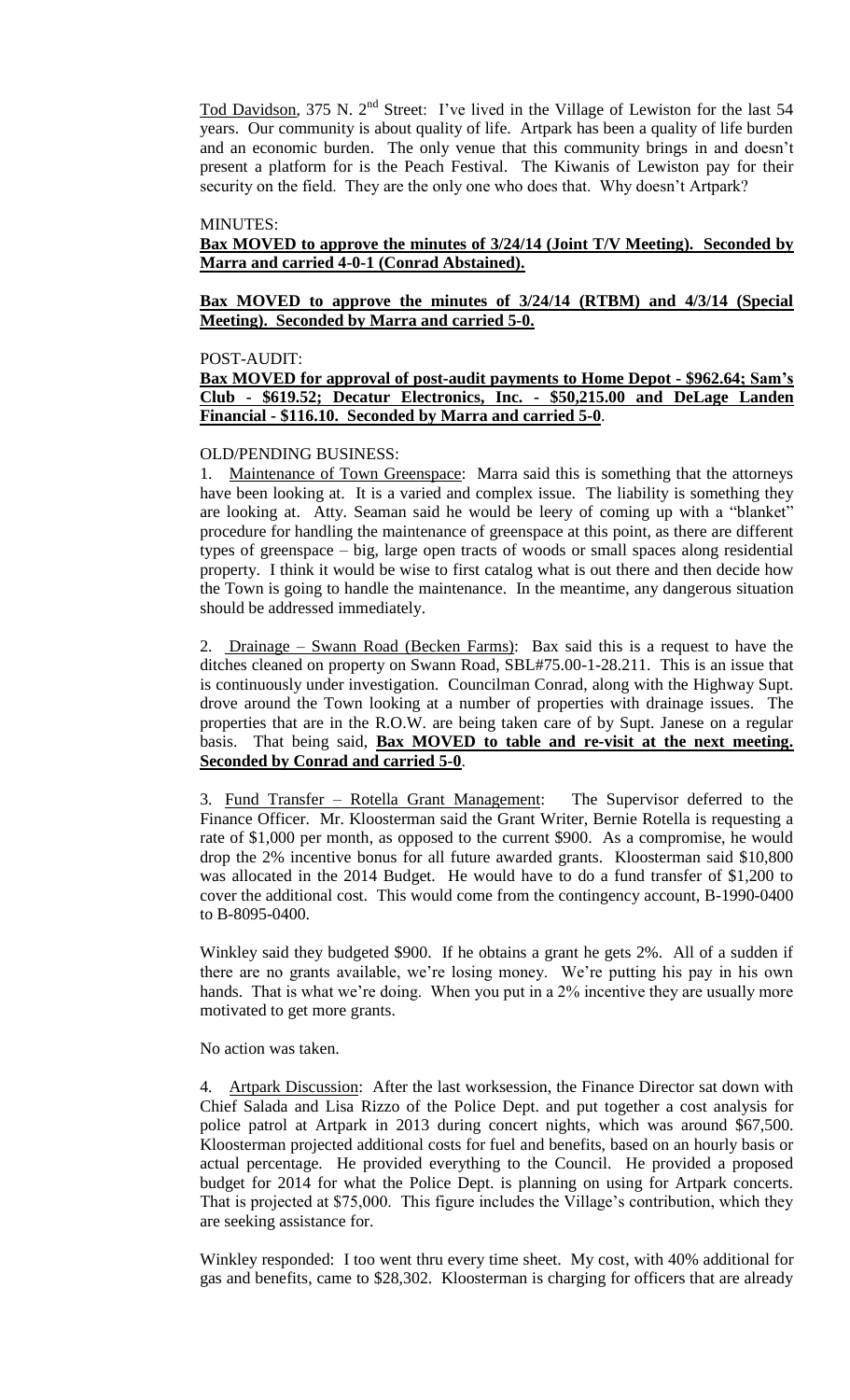scheduled which we do not do for any other organization. He put in 60 hours for the Chief who is salaried. He put in medical benefits which do not go up because of Artpark. That is a set fee for the year. Artpark is a not-for-profit organization. They have always said they are willing to pay. They've asked for a true cost. Let's give them a true cost. If we're going to charge for every little thing, then we have to do that for every not-for-profit organization, including Kiwanis. That is not fair to these organizations. They are here to help the community and support the people. We're here to support them. We are not here to make money off of them. It's not government's role to make a profit off of organizations. Artpark wants a realistic number. Last year it was \$28.302.07 with 40% for benefits -- FICA, Retirement. Also, if we keep the \$120,000 for tipping fees, that is a Whole-town income. We can't give any of that to the Village. If we give Artpark their money they pay us for the police. The Village will get their percentage of the money, plus whatever costs Artpark reimburses them for their other issues… I don't want to harp on it. The Chief's dollars the first time were right on. He had a little clerical error in gas, but his first budget was right on -- \$28,302.07… I want to get the fair amount of money from Artpark. I want them to have their money that they can proceed with their shows and programming for the children. Now, it's May. We're telling them they can't have the tipping fees. If we were going to do this, we should have done this in January. Give them chance to adjust their schedule. It's been dragged on for five months. Let's get this resolved. We will go back to the table next year. We'll talk about it and move forward next year. I refuse to add in all these costs that no one else is paying that are unrealistic. How can we double bill for things? It is not done like that.

Kloosterman: I did not get involved with this until March. When the Town Council asked me to put together numbers of everything associated with the Police Dept. for Artpark in 2013, I'm going to be thorough in my numbers and put them together. You can debate that you may not want to charge them for the fuel usage for the vehicles. That's fine. I'm asked to put together good numbers that I believe are sound. I spent 50-60 hours on this and I spent a lot of time with Chris and Lisa going thru each individual timesheet. Each individual item.

Winkley: I came up with the exact same number the Chief did. I'd say I did pretty well.

Brochey: Paul is a CPA, Ron.

Winkley: I was Chief of Police for 26 years. I did scheduling for Artpark. I would put my budget experience and my time against his CPA any day when it comes to this. If I wanted to charge them for every single thing then we should be billing Artpark for the time he (Kloosterman) put in. It's ridiculous that we are doing this to a not-for-profit group that we've been partners with for years and all of a sudden five months into something we say that's it. I can't believe a Town would do that to an organization.

Brochey: First of all, I called the Lewiston Board of Ethics, Ron. You should have recused yourself. You were on the Board of Directors of Artpark up to a couple of weeks ago. So you should recuse yourself. I've been after Artpark for over a year to help the Village as a Trustee. I went as low as saying we would take  $18¢$  a ticket. I was flat out refused by Mr. Camp and Mr. Osbourne. I sat with Mr. Camp recently and offered him to make himself look good saying it was his idea to put a \$1 surcharge on tickets and give 80% of that to the Town and 20% to Artpark. Make yourself look good and make yourself a good neighbor to the Town and Village of Lewiston. That was declined also… We were counting on a million dollars in tipping fees from Modern ourselves. That came out to \$814,000. We're \$186.000 short on that. We had a horrible winter this year. Because of that sales tax is down for everybody across Niagara County. That is way under budget. We're \$300,000 - \$400,000 shy already. If we don't do something, we are going to be the bad guys and form a Town tax. That is one of the things I'm trying not to do.

Winkley: I agree with you but when is it the government's position to tell people how to pay for something? We have the authority to say to Artpark this is how you're going to pay your bill? You're going to add a dollar to a ticket and pay us that dollar? I don't think it is our position to tell people how to pay their bills. They have agreed to pay.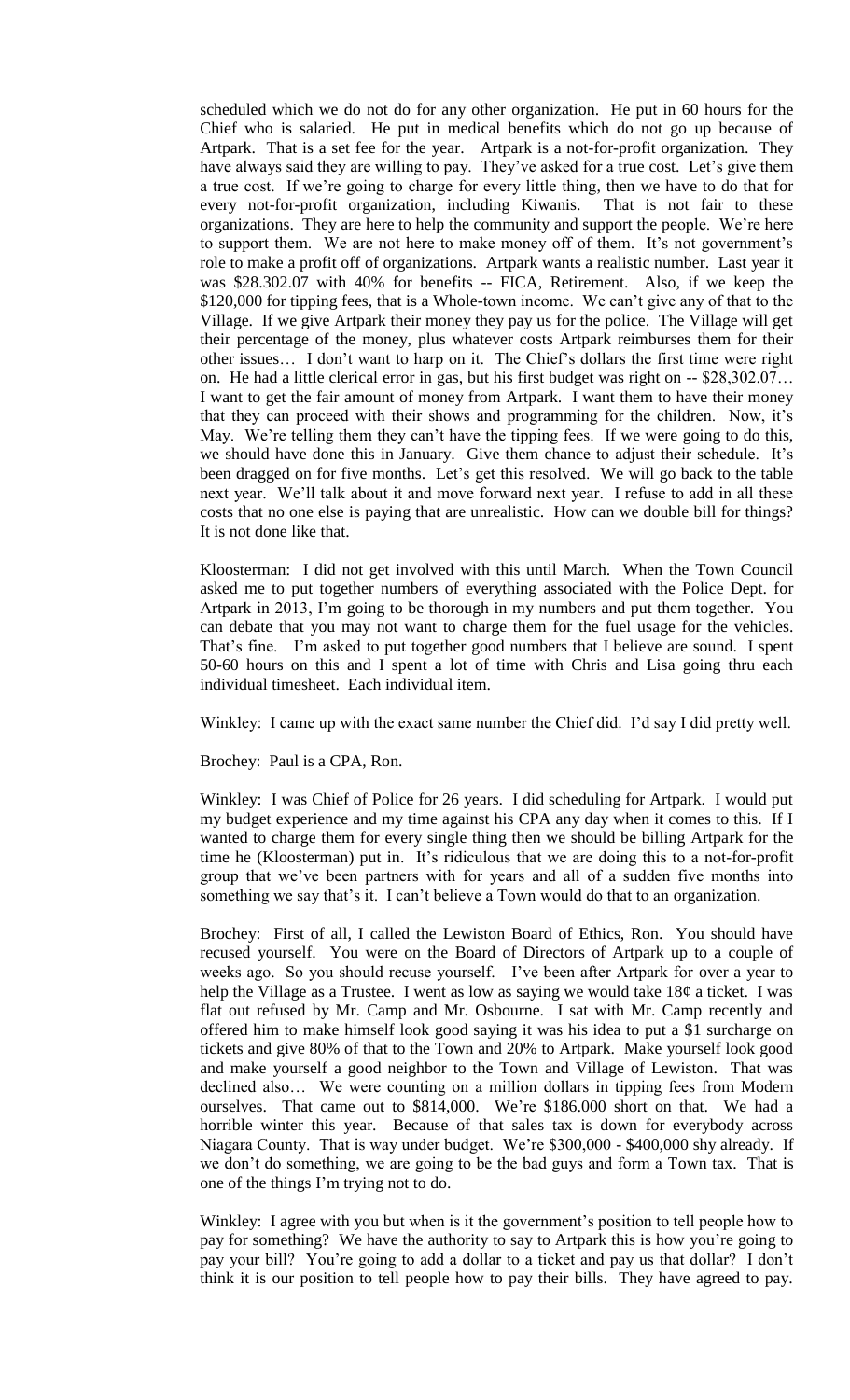They want to pay. We can't tell them how to pay it or raise the money. That is not our position.

Brochey: Again, Ron I still think you should recuse yourself.

Winkley: I resigned. Both attorneys said it was fine. I will tell you why I got on the Artpark Board. I heard all these rumors about how they are making millions and millions and millions of dollars. I wanted to find out what the truth was and see where the money was going and I found out. It's an organization that is not making millions and millions and millions of dollars. They are not making \$1.3 million. They never have. This money is in the contract for children's programming. That \$100,000 cannot go towards all these other problems we have. It has to go towards children's programming. You can't divert it to the senior van or a roof or send it anywhere else but children's programing. This year's budget is already set. If you want to talk about it next year we will talk about it at budget time.

Brochey: Ron, whose side are you on? Artpark or the Town of Lewiston?

Winkley: I'm just trying to do what's fair.

Brochey: And I'm trying to prevent the Town of Lewiston from having a tax.

Winkley: How is \$120,000 from Modern…?

Brochey: All that is going to add up.

Winkley: This year's budget has money set aside for Artpark. We cannot use it for anything but children's programming. You're not going to fix the other stuff with this money. You can't do anything else. Artpark gets their money… Let's take care of it. Let them get on with their programming. It's already May. We will get our money from Artpark. The Village will get their share of the money and we will go forward. That's all I ask. AND MY HEART IS IN LEWISTON! For 26 years, I was Chief of Police for this Town. DON'T EVER QUESTION MY HEART IN LEWISTON AGAIN! Stay on task. What is the Tipping fee for Artpark this year?

Kloosterman: Around \$100,000. Maybe less \$90,000 - \$100,000.

Winkley MOVED to release tipping fees of \$90,000 to Artpark and submit a bill of \$35,000 for police protection and the Village submits their bill of \$9,500.

There was no second.

Conrad: I agree with giving Artpark the tipping fees because it has already been budgeted. The only thing I have a concern about is if we get audited. The reimbursement for police services from Artpark what number is going to hold up? Is it yours Ron or the accountants?

Bax: Artpark, the Arts Council and the Library are all valuable pieces of the fabric of Lewiston. We need to preserve all of them. I think we are all on the same page. We want to preserve them but at the same time we don't want a Town tax. We have good intentions. However, the number isn't going to be \$70,000. The number may not be \$28,000. It may be somewhere in the middle to reflect an accurate reflection of what is additional to our expenses associated with police protection around Artpark. I think it is disingenuous to charge Artpark an 8-hour shift for an officer who is already engaged in his duties for the day. If there is over-time associated with that officer then Artpark should eat the cost. Artpark is trying to be a responsible partner and come to the table and pay what is and can be accurately reflected as their responsibility. The problem we have is we can't accomplish both goals at the same time. We aren't going to be able to accomplish a balanced budget and have Artpark pay what is fair in the same sentence. Artpark coming to the table and contributing to the Town is a big step for them. It is a big step for us. In the past we just handed the check over. I think it's the responsible thing to do to get some monies back. Given the timing of the request being made and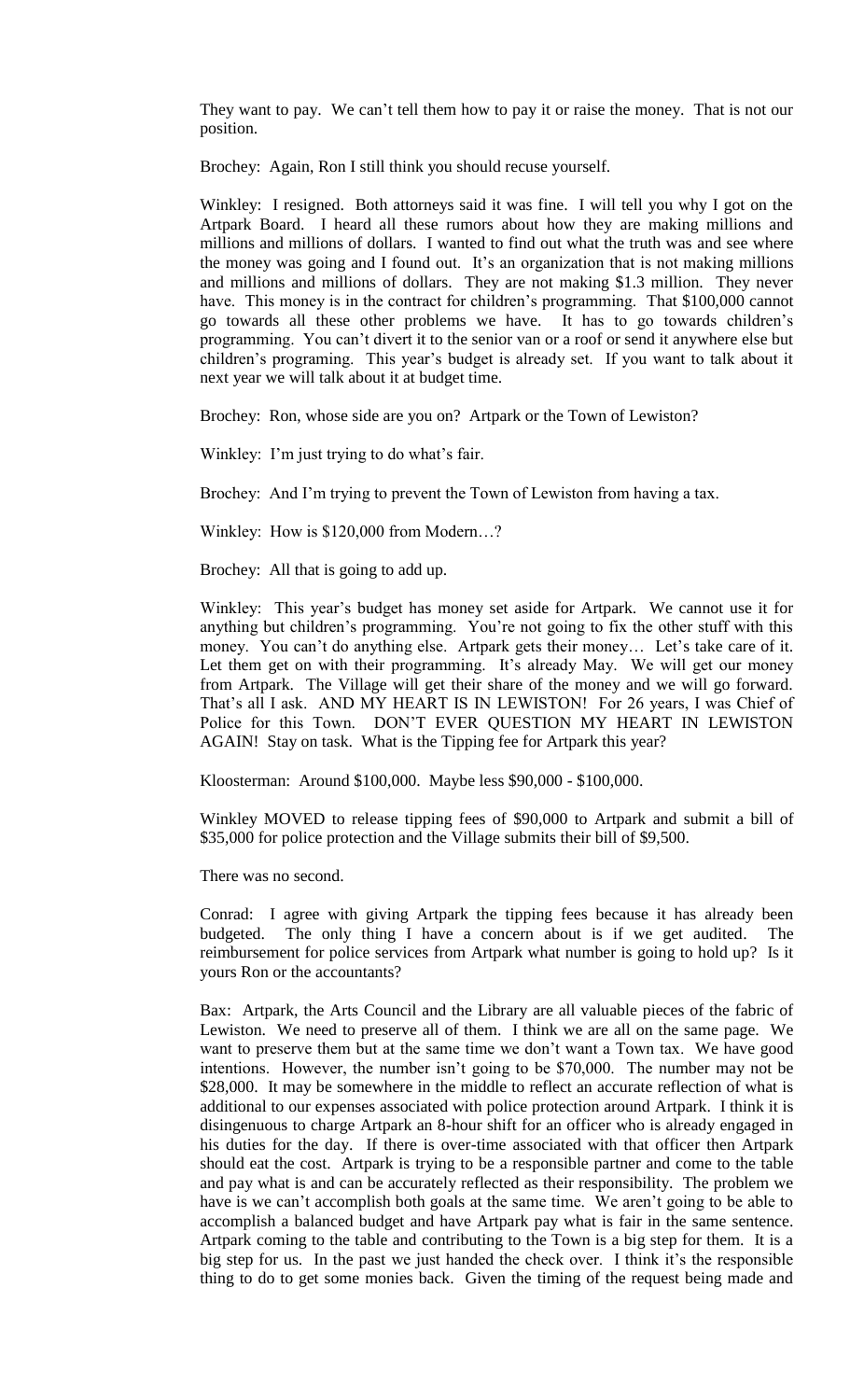the fact that programs have already been scheduled is one consideration but in addition are the 30,000 kids that would go without this year if we were to pull it out. The reality is we have to come to an agreement and stop the bickering. I don't think the dialog is constructive. All we are doing is harming ourselves and the relationship we have with Artpark, someone who brings a lot of economic value to the Town and brings in a lot of traffic but also brings a lot of issues the Town has to deal with. I think Artpark should pay for those additional concerns and issues, but not a penny more.

Winkley amended his MOTION to release \$90,000 to Artpark and we come up with a bill for their police expenses. There was no second.

Johnson: Can I just ask that we sit down and Paul and I can look at these numbers. It's all based on tipping fees. We only have one check that we could release right now. We have to wait until we get the next check in to see what that formula is.

**Bax MOVED to release the tipping fees from the third quarter of 2013 and fourth quarter 2013 from Modern to Artpark & Co. subject to the invoice from the Town of Lewiston for police protection services associated with the operation for 2014.**  Seconded by Marra and carried 3-1-1. Voting in favor were Bax, Conrad & Marra. Voting against was Brochey. Winkling recused himself.

5. Sanborn Fire Co. Band Agreement: Atty. Seaman said he was asked to prepare a contract for the Sanborn Fire Company Band which traditionally provides the services as Town Band for the Town of Lewiston, playing at various Town functions. It provides for the Town to pay \$5,000 per year for these services. It is a five-year contract. **Bax MOVED to authorize the Supervisor to sign the agreement with the Sanborn Fire Company Band. Seconded by Conrad and carried 5-0**.

#### CLERK'S CORRESPONDENCE:

The Clerk read correspondence from the State DOT that it has completed a traffic engineering investigation related to the Town's request for a reduced speed limit on Swann Road in the Town of Lewiston.

Based on the data we have collected and our speed zone evaluation criteria, we will establish a 50 MPH speed limit for Swann Road from the existing 50 MPH speed limit at Porter Center Road easterly to Dickersonville Road. All signs necessary to post the speed zone will be the responsibility of the Town of Lewiston.

#### *Supervisor Brochey:*

Legal: Atty. Davis requested an Executive Session to discuss two contractual issues.

Engineering: Eng. Lannon distributed a Project Status Report (4/28/14) and went thru some of the hi-lites.

\* Riverwalk/NYS Parks/Joe Davis Park: Met with NYS Parks to discuss storm water connection.

\* Legacy Drive: There are a couple of minor items remaining to be completed in spring (weather permitting). Coordinating with the developer to get some of these things done.

\* Rt. 265/I-190 Bridge Replacement: Need to submit revised NYSDOT agreement and fee estimate; CRA to inspect waterline installation; Town to be reimbursed by NYSDOT.

\* Muckland Pumps: Site visit performed – awaiting pricing/options for replacement pump.

\* University Drive: Research done, anticipate mapping to be completed by the end of the week – **completed, next step is to meeting with NU**.

Finance: Kloosterman had nothing further to report.

Older Americans Month: The Supervisor read a proclamation recognizing Lewiston Seniors; and as an expression of pride and gratitude in its senior residents, proclaiming the month of May, 2014 to be OLDER AMERICANS MONTH in Lewiston, NY.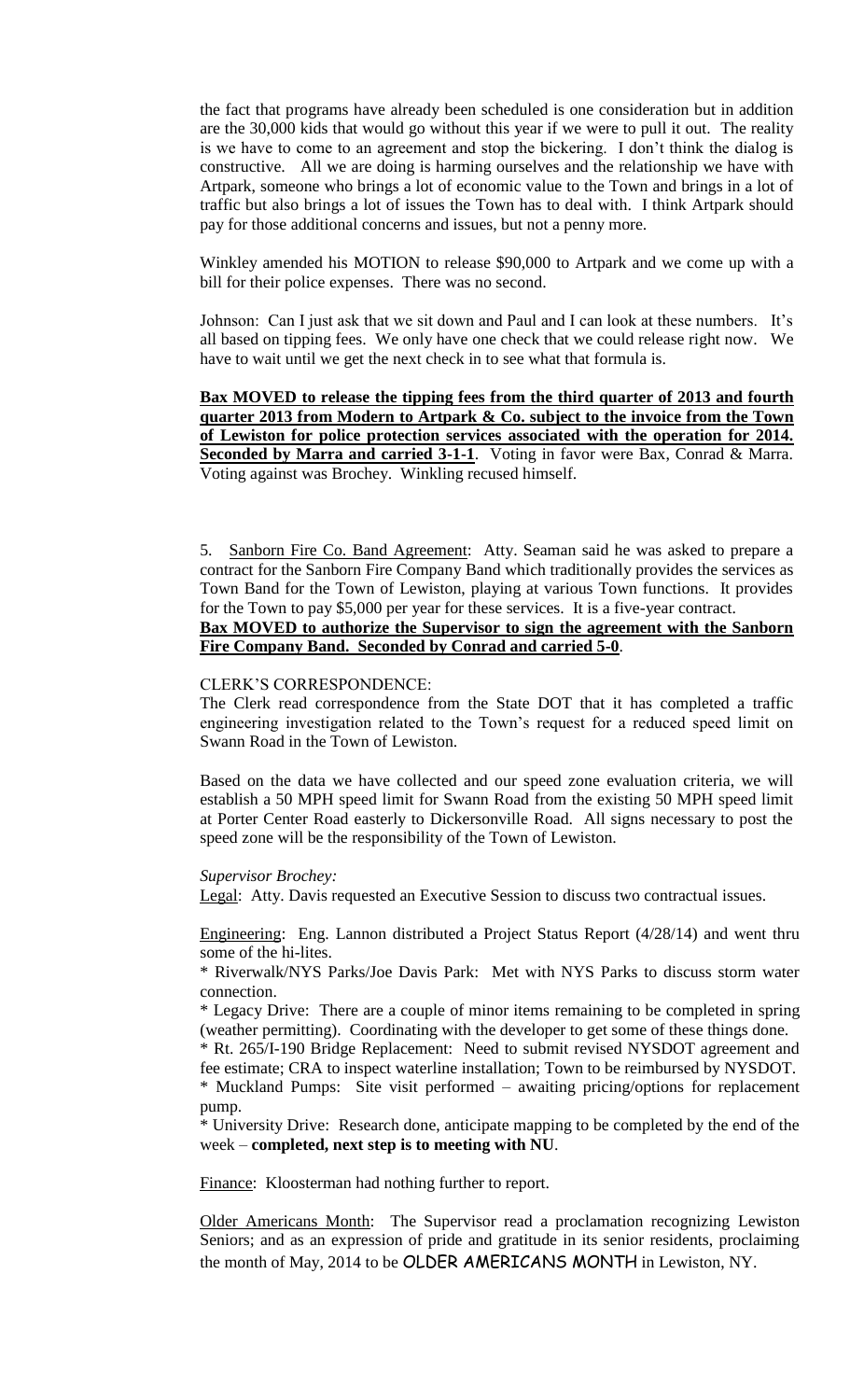# **The Supervisor MOVED the foregoing proclamation. Seconded by Bax and carried 5-0**.

#### *Councilman Bax:*

WPCC: Operator Jeff Ritter said they looked into how much it would cost to connect the comfort station on Lower River Road and Pletcher to the Treatment Plant. The estimated cost is \$10,000.

Bax said he would like to appoint Jeff Ritter as the Stormwater Management Officer at a salary of \$10,000. It would be in addition to his current position and would save the Town a considerable amount of money.

# **Bax MOVED for approval. Seconded by Conrad and carried 5-0**.

Highway: The Highway Supt. said he has contacted a vendor to grind up mulch. It would be another few weeks before deliveries begin.

Janese said he is still on the numbers to finalize the 284-Agreement. I would like to get this together and have it for the next meeting. We are looking for money for some preventative maintenance on the roads; specifically to fill the cracks – something we simply have to do.

Lastly, Janese thanked Councilman Conrad for taking the time to drive along with him looking at some of the infrastructure in need of repair. Janese said he would make himself available to other board members to do the same at their convenience.

Zoning: Marra said they have some housekeeping matters within the Zoning Board.

**Bax MOVED to rescind the appointment of Mark Zarro as Chairman on the ZBA, Seconded by Marra and carried 5-0**.

**Bax MOVED to appoint Dominic Balassone as Chairman to the ZBA, Seconded by Conrad and carried 5-0**.

**Bax MOVED to appoint Anita Muzzi as Vice-Chair to the ZBA, Seconded by Conrad and carried 5-0**.

**Bax MOVED to set the term of Ms. Muzzi thru 12/2016. Seconded by Conrad and carried 5-0**.

**Bax MOVED to remove Ryan Hanna as Alternate on the ZBA. Seconded by Conrad and carried 5-0**.

**Bax MOVED to appoint Patrick Baker, Florence Drive, as Alternate on the ZBA and re-confirm William Geiben as Alternate, each for five-year terms. Seconded by Winkley and carried 5-0.**

#### *Councilman Conrad:*

Removal of Planning Board Member: This matter is tabled until the local law amending Section 360-160 is adopted and filed with the Secretary of State.

Mt. St. Mary's Daycare: The Planning Board on April 17, 2014 approved a Sketch Plan Review for Mt. St. Mary's Daycare for an expansion at 5310 Military Road, SBL# 115.00-1-2.3, as presented.

### **Conrad MOVED to issue a negative declaration on said project. Seconded by Bax and carried 5-0**.

**Conrad MOVED to approve the expansion of the daycare center. Seconded by Marra and carried 5-0**.

*Councilman Marra:*

Police Liaison: **Due to his retirement, Marra MOVED to remove Ernest Palmer as T/V Police Liaison. Seconded by Winkley and carried 5-0**.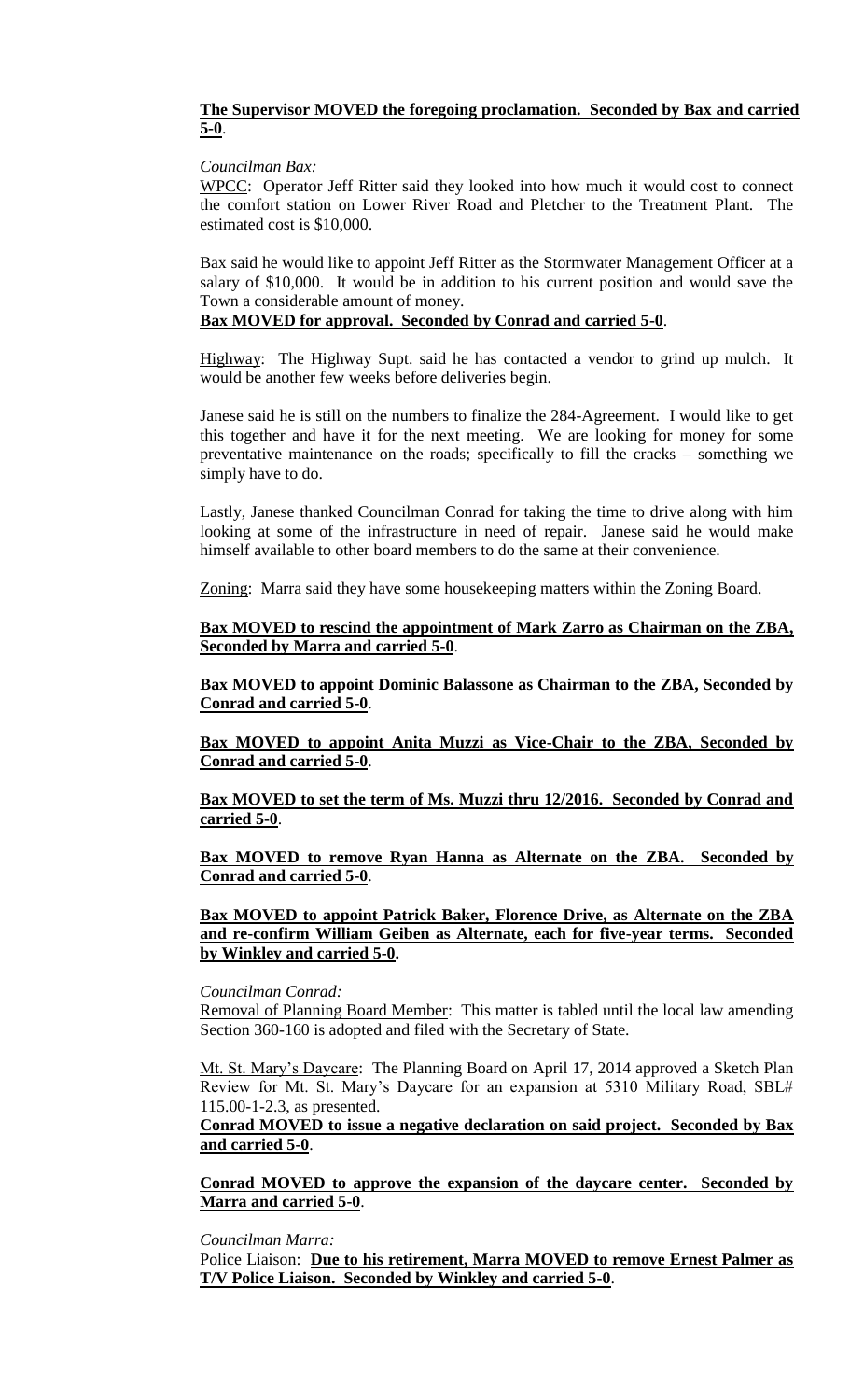# **Winkley MOVED to appoint Councilman Mike Marra as T/V Police Liaison. Seconded by Conrad and carried 5-0**.

Fee Schedule/Town Parks: Marra said the Parks Director is currently looking into establishing a policy and fee schedule for use of a portion of Town Parks. He will revisit this at the worksession in May.

Building Inspector: Marra referred to a request from the Building Inspector. He would like the Board to officially allow Developer Glenn Andrews to help John Sharpe with some programming for the Town's GPS unit and to give permission to Glenn Andrews to use the unit to GPS some of the installed infrastructure for the Town's records for Oak Run Phase 3.

# **Marra MOVED for approval. Seconded by Conrad and carried 5-0**.

# *Councilman Winkley:*

Bureau of Fire Prevention: Winkley said the Chairman of the Fire Bureau has filed the 2013 Activity Report for the Bureau of Fire Prevention. It is on file in the Clerk's office for review.

Water Department: Winkley referred to a request from Robert Nablo, Town Water Department to hire two seasonal employees.

**Winkley MOVED to hire Jeff Dell at \$15.00/hour. Seconded by Marra and carried 5-0**. A second individual would be named at the next meeting.

The Supervisor read the following announcements:

Town offices will be closed Monday, May 26 in observance of Memorial Day.

May  $4^{th}$  to May  $10^{th}$  is Armed Forces Week.

Before adjourning, Bax asked to recognize the Highway Supt for one last comment.

Janese said he has been asked on several occasions as to when the Joseph Davis Park cut thru road would be re-opened. He is here to ask the Board for some direction. It is a park drive-way. I just want the Board's input.

# **Bax MOVED to direct the Highway Supt. to open the Joseph Davis State Park drive at his convenience, Seconded by Marra and carried 5-0**.

Janese said he has been asked by the Village for help with their paving as they do not have the proper staffing. Janese said it is his intention to help them.

Also, the Village is looking to do some clean-up work at Academy Park. Janese said he has the equipment and personnel do help with the clean-up. He just wanted to inform the Board.

Lastly, Janese asked for a brief Executive Session re personnel.

# **Bax MOVED to enter into Executive Session to discuss contractual and personnel (highway). Seconded by Marra and carried 5-0**. Time: 8:20 p.m.

# \*EXECUTIVE SESSION:

Items Discussed:

- 1. Tug Hill Environmental (Contractual)
- 2. Modern Disposal (Contractual)
- 3. Personnel (Highway)

No Action Taken